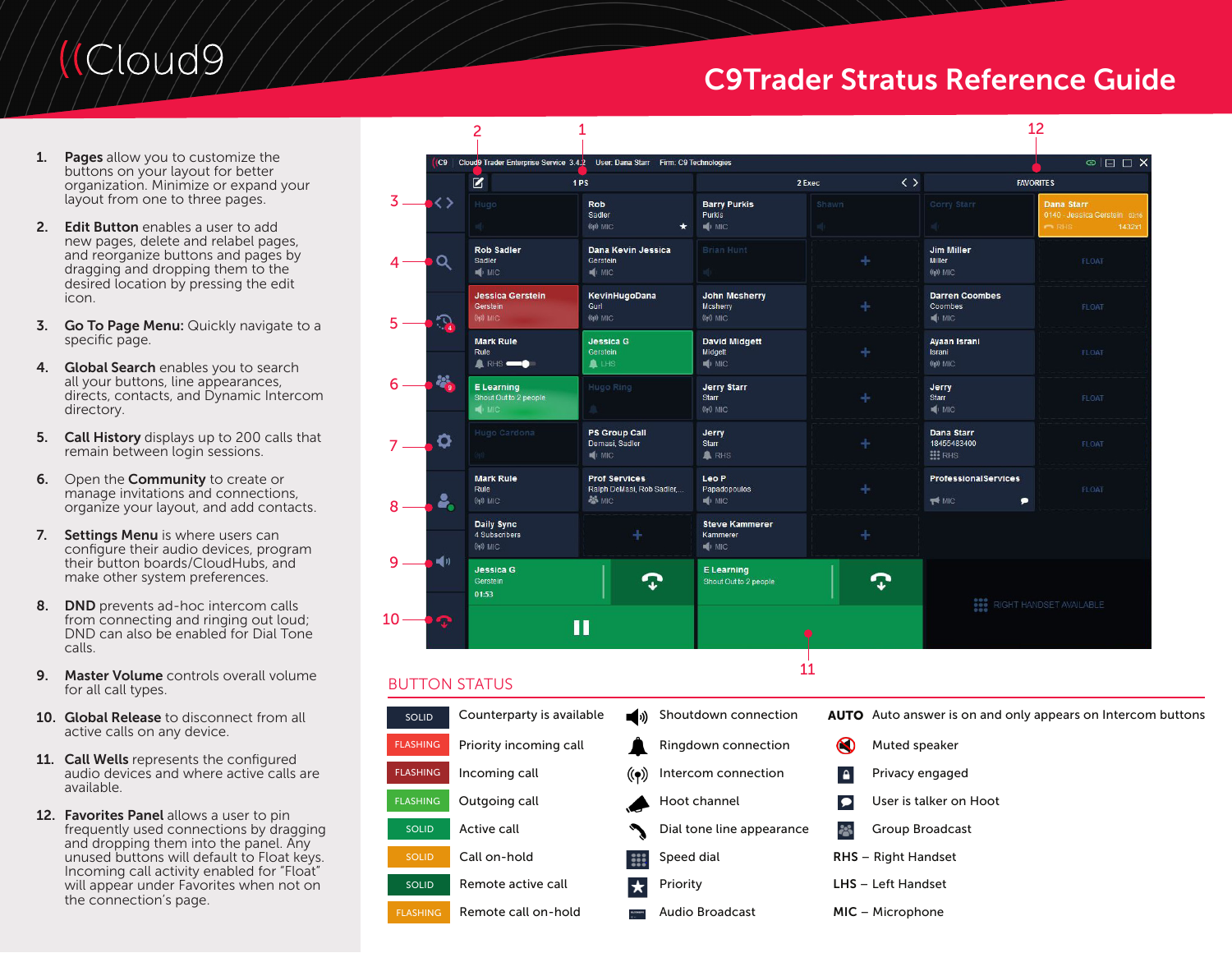### STRATUS HELPFUL TIPS

To configure Audio Devices, click on the settings icon on the left side menu panel > Audio Devices

- A user can use up to 3 audio devices with C9 (Microphone, Left Handset, Right Handset)
- For each device, in the Input drop-down menu, select the desired microphone
- From the Output drop-down menu, select the speaker
- If using a CloudHub, users can select 'Use C9 Devices' and it will automatically assign the audio devices.



Connection Type is selected next to each device. This is showing the default device that will pick up for that call type.



Each call well has an associated dial pad that opens from the call well that can be used to initiate a Dial Tone call.

|                  | Dial Pad Speed Dials         |                            |
|------------------|------------------------------|----------------------------|
| Ι                |                              | $\mathbf{\overline{X}}$    |
| 1                | $\overline{2}$<br><b>ABC</b> | $\mathbf{3}$<br><b>DEF</b> |
| 4<br><b>GHI</b>  | 5<br><b>JKL</b>              | 6<br><b>MNO</b>            |
| 7<br><b>PQRS</b> | 8<br><b>TUV</b>              | 9<br><b>WXYZ</b>           |
| *                | 0<br>$\ddot{}$               | #                          |
| Jessica Gerstein |                              |                            |
| <b>CLOSE</b>     | <b>SEND</b>                  |                            |
|                  |                              |                            |
|                  |                              |                            |
| ₩                | MICROPHONE AVAILABLE         |                            |
|                  |                              |                            |

#### MANAGING AUDIO DEVICES ACCESSING THE DIAL PAD AND RIGHT-CLICKING ON A BUTTON



- **1.** Can toggle between devices depending on how a user had setup their audio devices. Default device is highlighted in blue.
- 2. Float toggle allows the user to change whether the specific button "Floats" to the Favorites Panel
- 3. Turn privacy on/off
- 4. Adjust the incoming ring volume

#### ADVANCED SETTINGS

- 5. User can edit the Button Label
- 6. Enable Popup Notifications
- 7. Mark as priority call

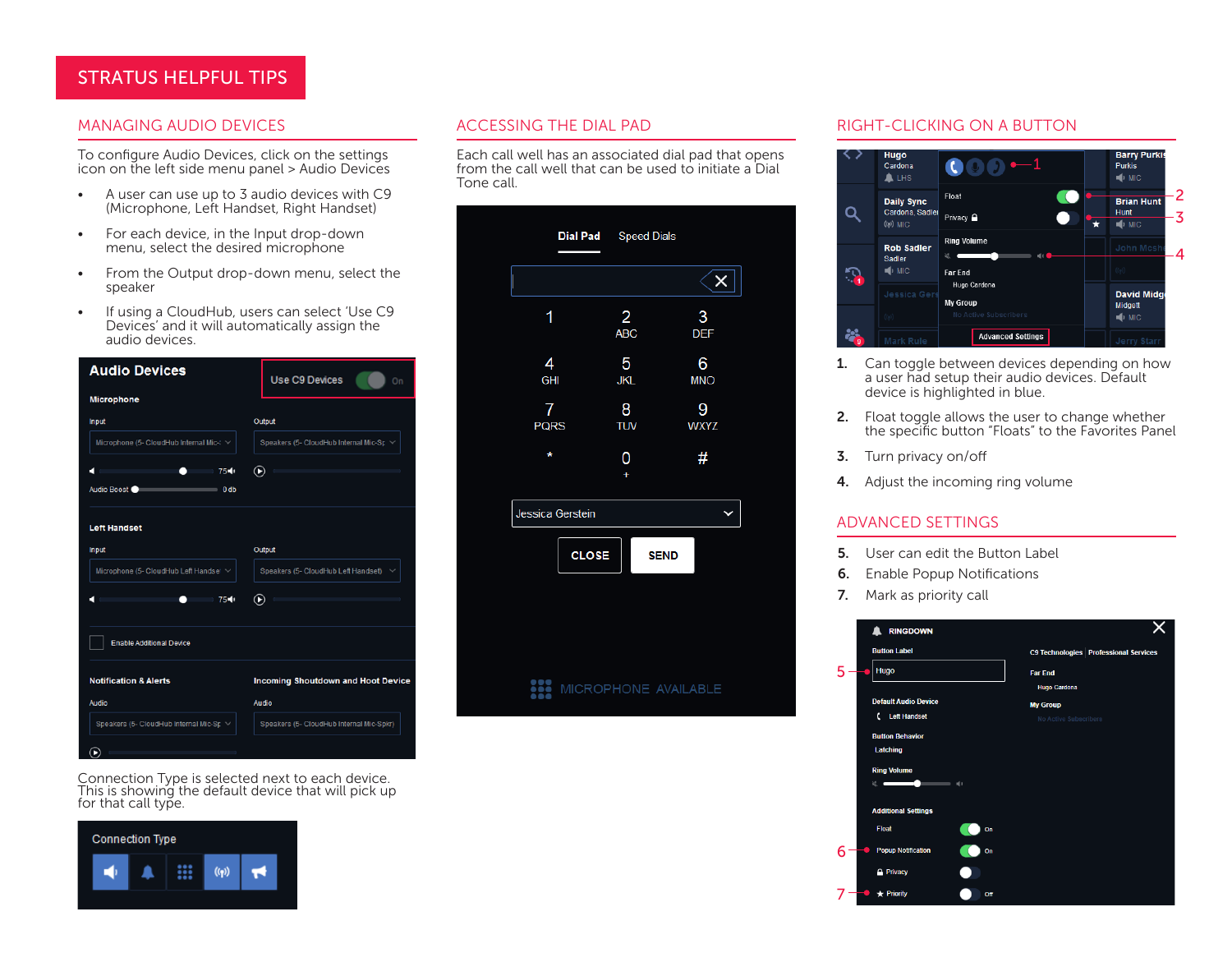### CLOUD9 COMMUNITY



#### *This is where a user creates and manages invitations and existing connections and adds contacts*

#### CREATING INVITATIONS

Creating invitations allow users to create Shoutdowns and Ringdown connections within the C9 community as well as for Intercom

|                   | <b>C9 Community</b>      | C9 Intercom<br>C9 Community |                                                                     |                    |               |
|-------------------|--------------------------|-----------------------------|---------------------------------------------------------------------|--------------------|---------------|
|                   | <b>Create Invitation</b> | $Q$ <sub>abc</sub>          | <b>Financial Community</b><br>My Firm<br>٠<br>×.                    |                    |               |
|                   | New Invitations (9)      |                             |                                                                     |                    |               |
| и                 | Connections              | <b>Firm Name</b>            | Group                                                               | Location           |               |
|                   | <b>Add a Contact</b>     | <b>ABC Trading</b>          | Energy Group                                                        | New York           | <b>INVITE</b> |
| $\mathbf{\hat{}}$ |                          |                             | <b>ABC Trading- Energy Group</b><br><b>ABC Trading Energy Group</b> | New York, NY 10017 |               |
|                   |                          |                             | <b>Equities Group</b>                                               | New York           | <b>INVITE</b> |
|                   |                          |                             |                                                                     |                    |               |

Select a firm to connect with

Select a group within the firm

Click Invite

Clicking on the "Invite" button opens the below create invitation pop-up



- 4. Choose the connection type
- 5. Label each side of the connection
- 6. Select page connection will appear on
- 7. Click Done

Once the invitation has been sent, the Far End user will receive an invitation they can choose to Accept or Ignore

### **New Invitations Robert Sadler** Thursday September 17 2020 05:45 AM Shoutdown ABC Trading - Equities Group Button Label: David Smith ABC 999 Users Who Accepted Invitation (1) **MY FIRM FAR END FIRM** Mark Rule **ACCEPT**

- 
- 
- 

### ADDING CONTACTS

Adding Contacts allows for a user to store "contacts" which are individuals with one or more associated phone numbers



- 1. Insert at a minimum the first name of the contact you want to save
- 2. Input the phone number
- **3.** Select the phone type
- 4. If there are multiple numbers for a contact, select which is the default
- 5. Select the + to add an additional number for the contact (supports up to 3 numbers)
- 6. Option to add the contact as a speed dial and select the page you would like to see the button on
- 7. Select the preferred line you would like to dial the speed dial from